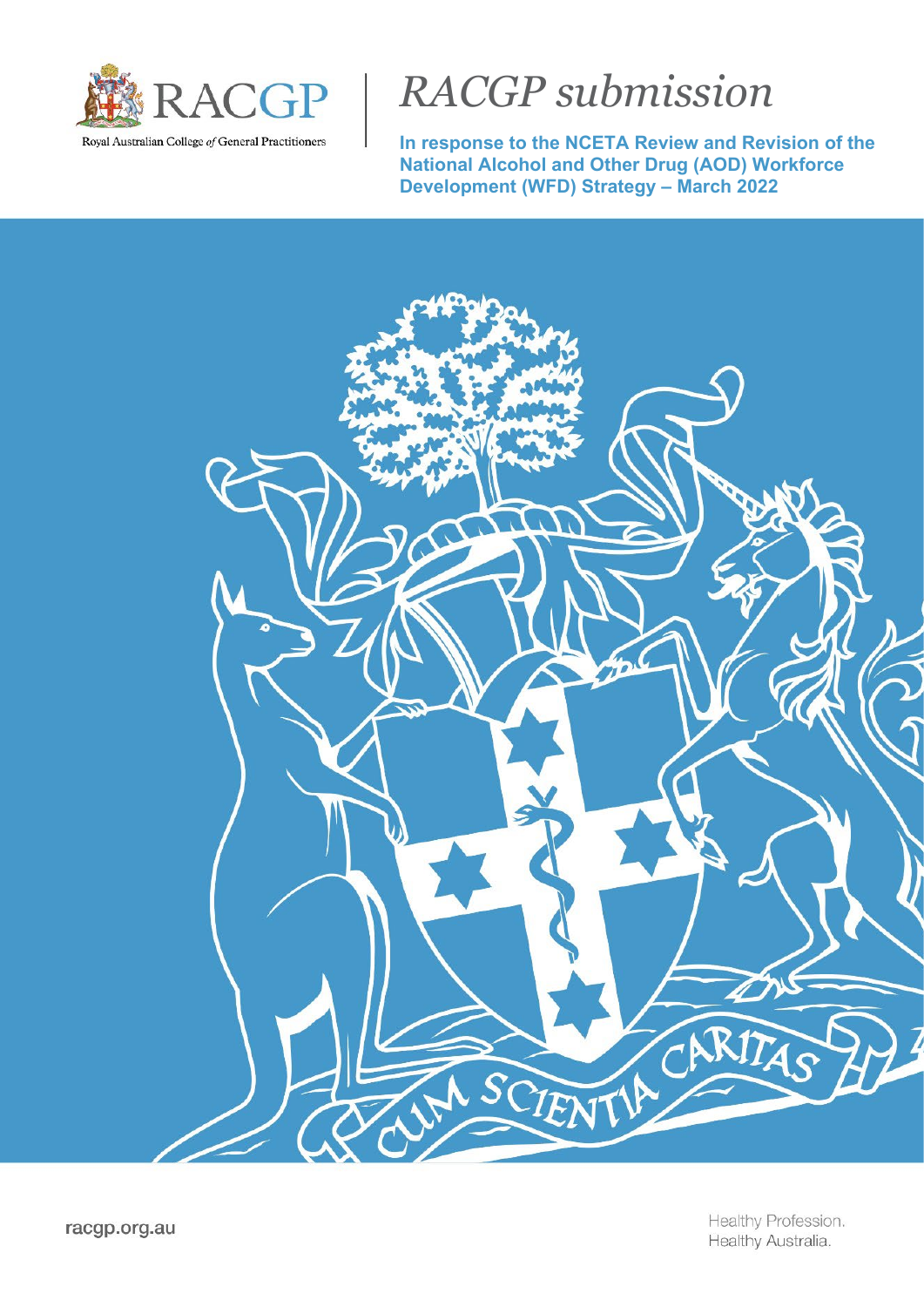

## Contents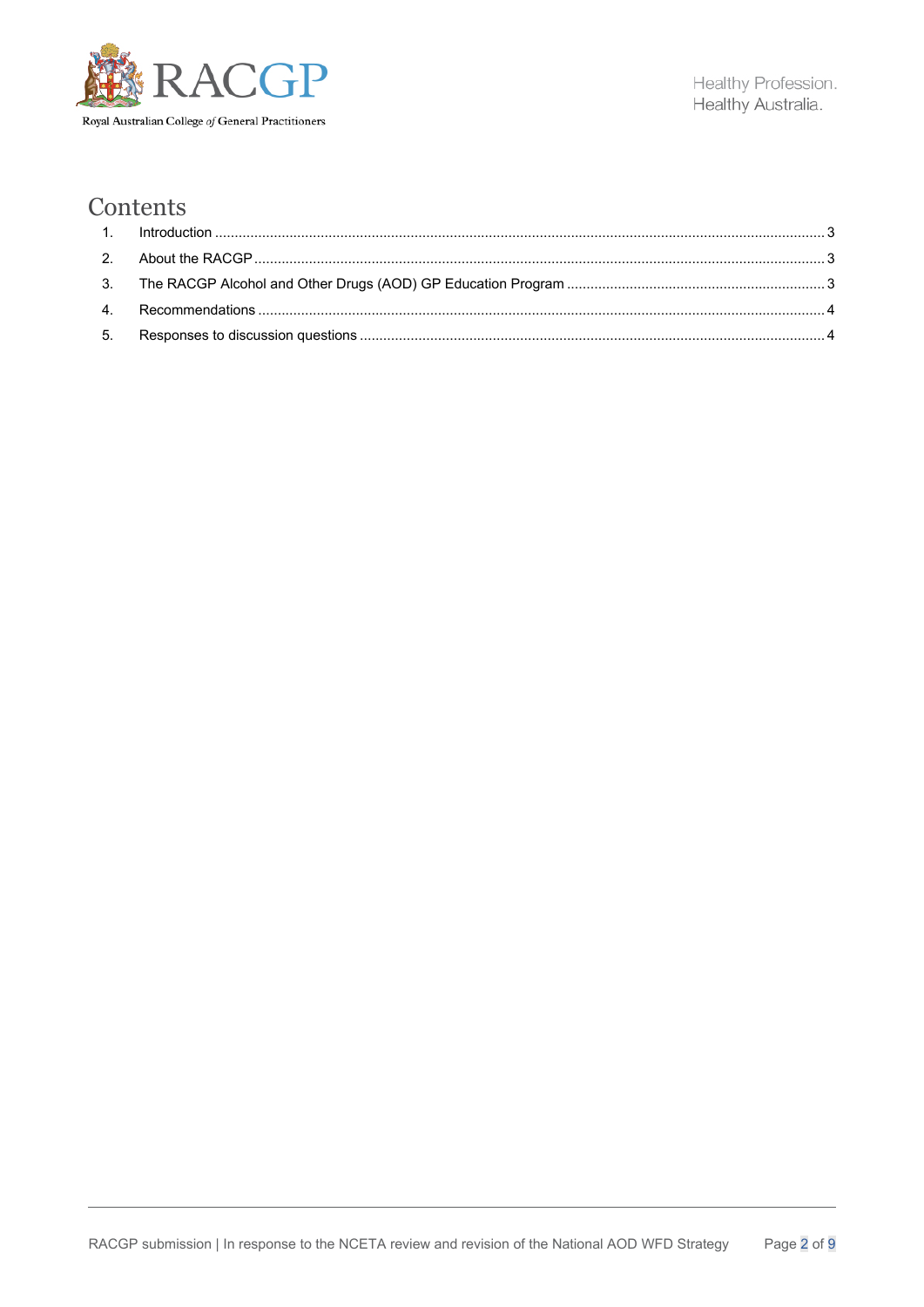

## <span id="page-2-0"></span>**1. Introduction**

Australians visit their general practitioner (GP) more than any other health professional.<sup>[1](#page-2-3)</sup> Eighty percent of Australians have a usual GP and 90% have a usual general practice.<sup>[2](#page-2-4)</sup> GPs provide care through all stages of life and consider patients within their social, cultural, and environmental contexts, have an in-depth understanding of the whole patient and deal with all aspects of physical and mental health.

This provides opportunities for general practice to provide comprehensive and coordinated preventive care.[3](#page-2-5) GPs provide regular, trusted, and tailored health advice direct to patients. This has been shown to improve targeting of services and increase patient awareness, understanding and confidence regarding their health and wellbeing.<sup>[4](#page-2-6)</sup>

GPs provide care on all aspects of physical and mental health, including Alcohol and Other Drugs (AOD) care.<sup>[5](#page-2-7)</sup> The Royal Australian College of General Practitioners (RACGP) proposes the Strategy's reach should be broadened to consolidate the role general practice in the treatment of AOD use. With more GPs supported and trained in how to support patients who present with AOD issues, GPs will be in a stronger position to intervene early and, by doing so, potentially decrease harm and reduce the pressure on the AOD workforce and sector.

This submission outlines the robust framework provided by general practice and proposes measures on how GPs contribution to the AOD workforce can be more greatly enabled and enhanced.

Since the 2015 Strategy, extensive and important changes have emerged and impacted the AOD sector,<sup>[6](#page-2-8)</sup> including general practice.

## <span id="page-2-1"></span>**2. About the RACGP**

The RACGP is Australia's largest general practice organisation, representing over 41,000 members working in, or towards, a career in general practice. We cultivate a stronger profession by helping the GPs of today and tomorrow continue their professional development throughout their careers, from medical students and GPs in training to experienced GPs. We develop resources and guidelines to support GPs in providing their patients with world-class, best practice healthcare. We support members to be involved in all areas of care including preventive care, mental health, chronic disease, aged care, and Aboriginal and Torres Strait Islander health. We also provide the knowledge and tools for GPs to establish, manage and enhance their clinical practices so they can run a full-service healthcare offering to their patients, families, and communities they operate in.

## <span id="page-2-2"></span>**3. The RACGP Alcohol and Other Drugs (AOD) GP Education Program**

In 2019, the RACGP was awarded funding from the Australian Government to develop and deliver a skills-based Alcohol [and Other Drugs GP Education Program](https://www.racgp.org.au/education/professional-development/courses/alcohol-and-other-drugs) (the Program) to strengthen the capacity of GPs to address AOD substance use in their local area. The Program is based on a whole-person centred care approach and draws on every GP's existing strength and experience in chronic disease management, and management of presenting physical, psychological, and social (biopsychosocial) factors. The Program caters for GPs at different stages of their career and with different levels of patient engagement. It promotes confidence for GPs to engage patients in preventive health care,

<span id="page-2-3"></span><sup>1</sup> Australian Department of Health. Annual Medicare Statistics – Financial Year 1984-85 to 2019-20. Canberra: Department of Health; 2020.

<sup>2</sup> Wright M, et al. How common is multiple general practice attendance in Australia? Aust J Gen Pract 2018. doi: 10.31128/AJGP-11-17-4413.

<span id="page-2-5"></span><span id="page-2-4"></span><sup>3</sup> Bazemore A, et al. More comprehensive care among family physicians is associated with lower costs and fewer hospitalizations. Ann Fam Med 2015. doi: 10.1370/afm.1787.

<span id="page-2-7"></span><span id="page-2-6"></span><sup>&</sup>lt;sup>4</sup> Primary Health Care Advisory Group. Better outcomes for people with chronic and complex health conditions. Canberra: Department of Health; 2015.<br><sup>5</sup> Australian Journal of General Practice 2020. <u>'A really good GP': Eng</u> <sup>5</sup> Australian Journal of General Practice 2020. <u>'A really good GP': Engagement and satisfaction with general practice care of people with severe and</u> [persistent mental illness.](https://www1.racgp.org.au/ajgp/2020/january-february/a-really-good-gp) Viewed 25 January 2022.<br><sup>6</sup> Skinner, N., Kostadinov, V., Duraisingam, V., McEntee, A. Nicholas, R & Bowden, J. (2021). <u>Review and Revision of the National Alcohol and Other Drug</u>

<span id="page-2-8"></span>[<sup>\(</sup>AOD\) Workforce Development \(WFD\) Strategy: Discussion Paper.](https://nceta.flinders.edu.au/application/files/7016/3969/7235/AOD_WFD_Strategy_Discussion_Paper_-_FINAL_.pdf) National Centre for Education and Training on Addiction (NCETA), Flinders Health and Medical and Research Institute (FHMRI), Flinders University, Adelaide, Australia. Viewed 7 February 2022.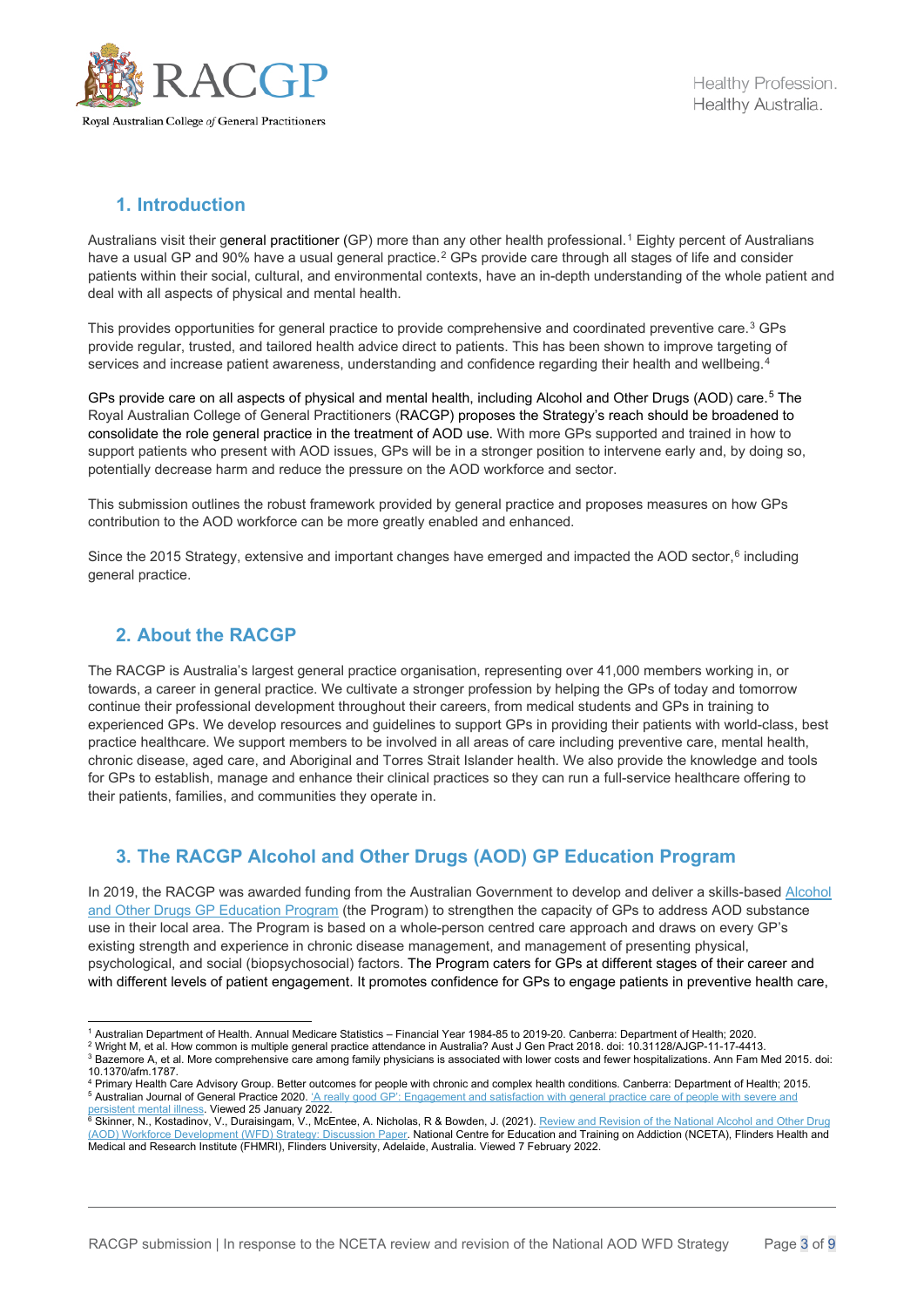

screening, brief interventions, harm minimisation, home based withdrawals, and treatment of mild to moderate substance use, and knowing when to seek help and refer to AOD specialist services.

This program has successfully trained approximately 2500 GPs to date, illustrating the interest GPs have in investing in their AOD skills. The program is scheduled to end in 2022.

## <span id="page-3-0"></span>**4. Recommendations**

- Recognise the key role of general practice and GPs in the Strategy
- Build upon support systems to help GPs manage and treat patients who present with AOD issues
- Improve collaboration and integration between GPs and specialist workers
- Fund the RACGP AOD GP Education Program beyond 2022
- Better support GPs for time spent with patients with AOD issues through the MBS

### <span id="page-3-1"></span>**5. Responses to discussion questions**

#### **5.1 - Q1. What are the priority WFD issues that have emerged since the first Strategy (2015-2018)?**

#### **5.1.1 Increased demand on the GP workforce**

The COVID-19 pandemic has changed the patterns of AOD use in Australia, including an increase in alcohol consumption of middle-aged Australians, particularly those in carer roles.<sup>[7](#page-3-2)</sup> The health prevention role of the GP will become increasingly important to prevent downstream complexity of substance use disorder.

As generalist workers, the GP workforce itself has experienced significant changes and pressures, in particular due to the Covid -19 pandemic. These include:

- increase in demand for services with a net increase in the total volume of services provided
- increased family stress and demand for mental health and domestic violence services have mutual and perpetuating relationships for AOD use
- managing Covid-19 had flow on effects of GP consult availability for regular health issues including substance use disorders (SUD) management
- recruitment and retention of GPs to rural and remote areas remains an ongoing challenge.

#### **5.1.2 Risk to health equity of funding outcomes**.

In the area of addiction medicine, outcomes are dependent on many different variables. Areas with high rates of SUD are often those of low socioeconomic status. Often people in these areas do not have private health insurance and cannot afford GP co-payments. Outcomes funding tends to be skewed toward areas that have services and more successful outcomes and this inequity needs to be addressed.

<span id="page-3-2"></span><sup>&</sup>lt;sup>7</sup> Biddle N, Edwards B, Gray M & Sollis K 2020a. [Alcohol consumption during the COVID-19 period: May 2020.](https://csrm.cass.anu.edu.au/research/publications/alcohol-consumption-during-covid-19-period-may-2020) ANU Centre for Social Research and Methods: Canberra. Viewed 11 January 2022.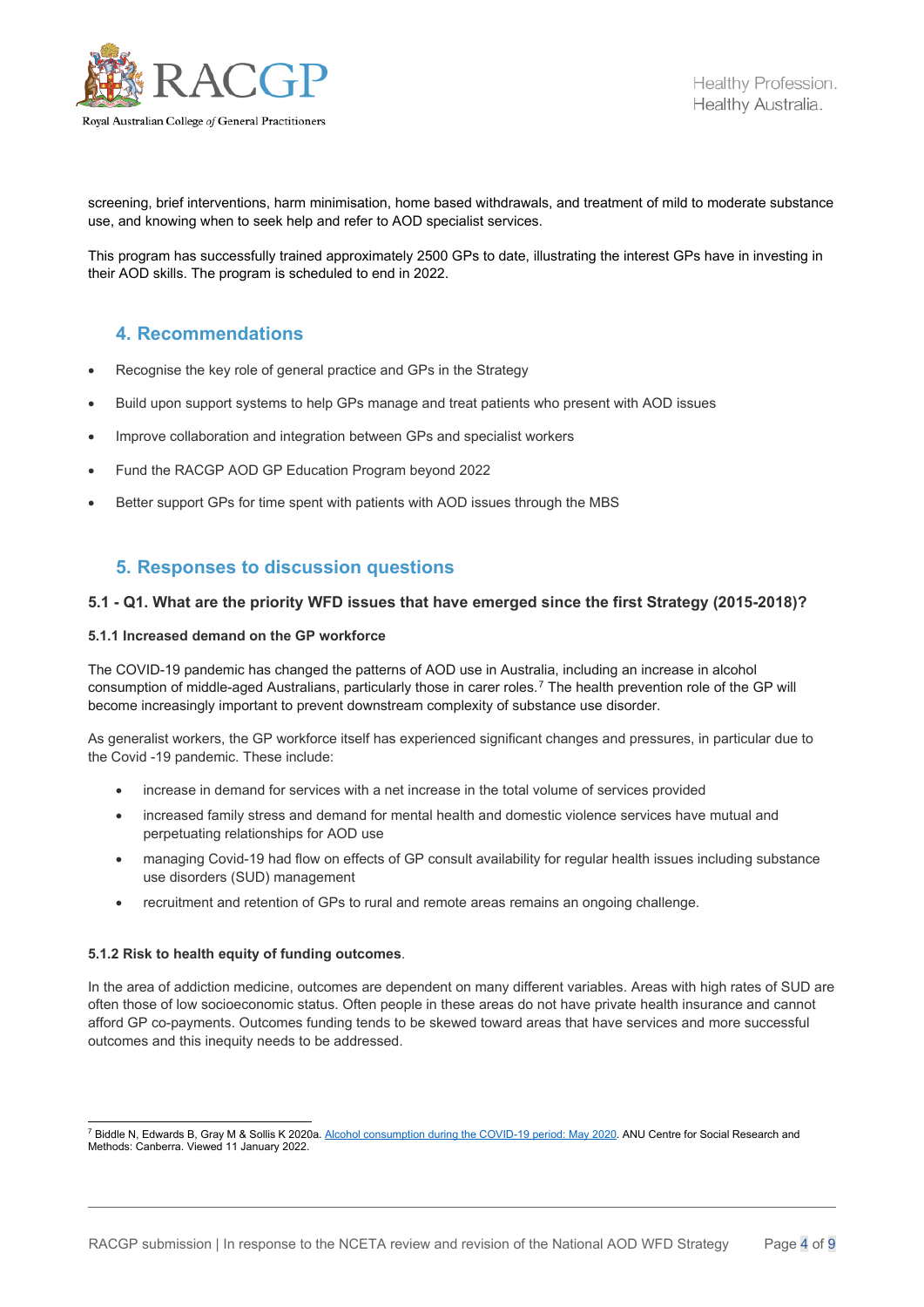

#### **5.2 - Q2. What are the priority actions to improve WFD at the: a) systems, b) organizational, and c) individual worker levels in the short-medium (3-5 years) and longer (6-10 years) terms?**

#### **5.2.1 Build upon support systems to help GPs manage and treat patients who present with AOD issues**

GPs play a vital role in providing quality whole person-centred care and are well equipped to successfully support and manage ongoing care of patients who experience AOD risk and/or harm. GPs treat patients with mild to moderate substance use disorders (SUDs) and/or those who have an increased risk of harm due to their substance use as well as screen and treat for risky substance use. When required, GPs refer to specialist AOD services and continue to provide wrap around care based on the needs of the patient to help advocate in social circumstances such as housing, Centrelink or justice problems. This role needs to be acknowledged in the Strategy.

Inaccessibility to specialist care or patient desire to remain in treatment with their GP often means GPs may also be required to treat patients with severe SUDs. AOD specialist services are often needed in conjunction with other services, including mental health/physiotherapy/social work/custodial health. Inclusion of general practice within these systems is essential in ensuring prevention/harm minimisation/recovery for patients.

Support systems should:

- be put in place to encourage GPs to intervene early, manage and treat patients who present with risky or hazardous AOD use or a SUD.
- include knowledge sharing, awareness of Clinical Advisory Services (CAS), and better access to AOD community of practices. This enables GPs to better understand the system and approaches to patient support. If GPs know where to ask for help, they will be better placed to manage and treat patients.
- treat SUD as a chronic disease involving a collaborative approach utilising psychologists, Aboriginal Health Workers, psychiatrists, AOD specialists, social workers, mental health nurse practitioners, etc
- have a team care approach to deliver whole of person care for patients who have a chronic disease and associated comorbidities
- fund the RACGP AOD GP Education Program beyond 2022.

#### **5.2.2 Organisational improvement**

- At the organisational level further development of integrated systems will ensure the many components of the AOD workforce have clear scopes of practice and funded collaboration pathways at regional levels to support the right AOD workforce training in the right sectors in each region.
- MBS item numbers in primary care should better support the requirements to screen for AOD use as well as treat AOD use issues and SUD. Patients with SUD require longer consultations which impacts the available MBS funding for these consultations. GPs are currently not adequately remunerated for their time spent with patients with AOD issues
- Additionally, the current MBS chronic disease and mental health items could include descriptors that encourage AOD/SUD screening
- Developing guidelines, strategies and resources that include and support GPs. Include outpatient treatment options, regimens and resources that support GPs managing complex patients with mild, moderate and severe SUDs. This is especially important where AOD services are unavailable or limited or where a patient chooses not to engage with an AOD service.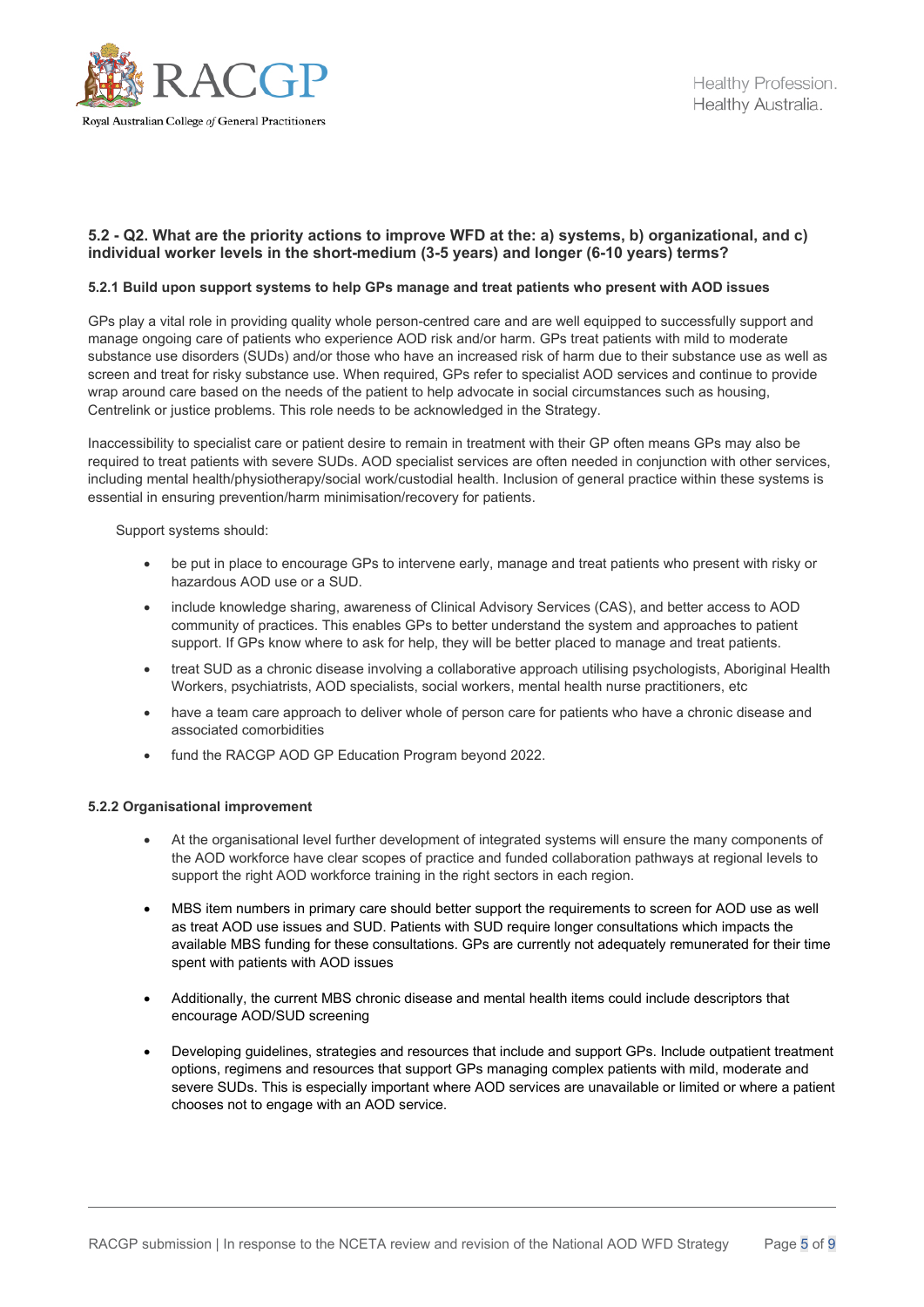

**5.3 - Q3. Thinking about specialist AOD workers: (a) What are the priority WFD issues for AOD specialist workers? (b) What WFD goals should be set for improving WFD outcomes for this group (i.e., what should be we aiming for?) (c) What are the major steps in the short-medium and longer term to achieve these goals?**

#### **5.3.1 Improve collaboration and integration between GPs and specialist workers**

- Improved communication and networking between AOD specialist services and GPs would improve quality and continuity of care.
- GPs already provide "wrap-around-care" by supporting patients before, during and after they are referred to specialist AOD services. The collaboration and integration between GPs and specialist care needs to be better supported through the MBS.
- At the organisational level, identify, consolidate, and build upon existing systems, and further develop integrated systems so the components of the AOD workforce have clear scopes of practice and funded collaboration pathways at regional levels to support the right AOD workforce training in the right sectors in each region.
- Ongoing workforce development, through existing training programs such as project ECHO (Extension for Community Healthcare Outcomes) to improve networking with AOD specialist workers and general practice would assist to upskill GPs, which in turn would improve patient work up and referrals.
- Integration of effective behavioural change techniques and the nature of SUD/AOD issues as chronic illness would assist in addressing the stigma associated with addiction with the understanding.

#### **5.4 - Q4. Thinking about generalist workers: (a) What are the priority WFD issues for generalist workers? (b) What WFD goals should be set for improving WFD outcomes for this group (i.e., what should be we aiming for?) (c) What are the major steps in the short-medium and longer term to achieve these goals?**

- GPs are generalist workers who directly complement AOD services by providing care to patients with mild to moderate SUDs. The AOD service will then treat patients with more severe issues and complex needs. However, GPs will often manage people with much more severe and complex SUDs, with or without the support of AOD services. Even where an AOD service is involved, the bulk of the day-to-day management is provided by the GP. GPs need to be provided with the correct support to effectively continue this important work.
- Patients with SUD/AOD issues have an increased rate of mental health and physical comorbidity than the general population. The relationship between AOD use/SUDs and comorbidities (mental and physical) is mutual, bidirectional and perpetuating. Integrative care (at present this is the GP) is essential and has been shown to be beneficial and result in better outcomes.
- GPs themselves risk being stigmatised due to the generalist nature of their work, not being viewed as 'specialists' in general practice and the patient's healthcare hub.
- Like all sectors of the workforce, GPs are subject to work related stress, and need to be supported for self-care and prevention of burnout. The [RACGP AOD Connect: Project ECHO](https://www.racgp.org.au/education/professional-development/courses/alcohol-and-other-drugs/what-is-project-echo) is an important online community of practice tool which provides support to rural GPs to connect with their peers and a panel of AOD experts to discuss and unpack AOD. It also plays a role in providing peer support. Consideration should be given to implement and expand similar platforms across Australia, ideally through Primary Health Networks.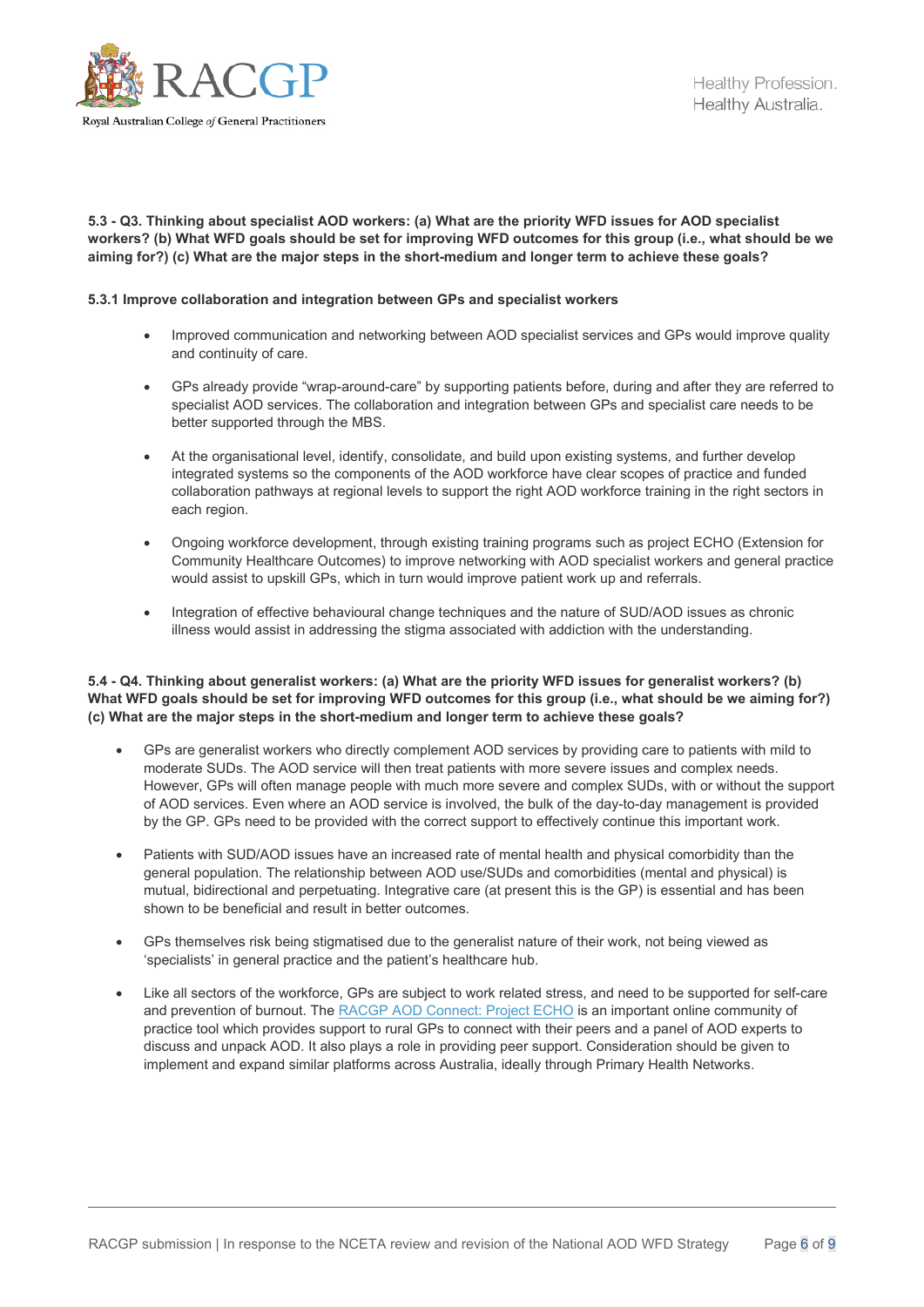

**5.5 - Q5. Thinking about the workforce groups who identify as Aboriginal or Torres Strait Islander:(a) What are the priority WFD issues for these workers? (b) What WFD goals should be set for improving WFD outcomes for this group (i.e., what should be we aiming for?) (c) What are the major steps in the short-medium and longer term to achieve these goals?**

Quality education and training around racism, cultural safety and trauma is essential for any health practitioner working in the Aboriginal or Torres Strait Islander workforce. Awareness and education around this will assist practitioners who are not Aboriginal or Torres Strait Islander descent to firstly do no further harm. It is essential for the workforce to be trauma informed and to be able to create safe spaces for Aboriginal and Torres Strait Islander patients to help facilitate healing.

**5.6 - Q6. Thinking about other the workforce groups with unique needs (e.g. rural, regional and remote workers, peer workers, law enforcement and corrections workers): (a) What are the priority WFD issues for these workers? (b) What WFD goals should be set for improving WFD outcomes for this group (i.e., what should be we aiming for?) (c) What are the major steps in the short-medium and longer term to achieve these goals? (d) Are there Australian or international examples of effective WFD for these groups that could be replicated/adapted?**

- GPs are usually the only option for care for AOD patients in rural or remote settings, simply due to resourcing and geography. The lack of resourcing in these areas result in barriers to care. GPs often need to act as the multidisciplinary team the patient would otherwise have access to in metropolitan areas. This increases risk of isolation, stress and burnout for these GPs, and poorer healthcare worker retention.
- The most disadvantaged populations are at increased risk of poorer social determinants of health and multimorbidity thus requiring the most coordinated care and support from GPs. These are unfortunately the patients least likely to have the requisite financial and social resourcing to afford care. Collaborative care that addresses social determinants of health is essential. This can be a barrier to treatment and supporting GPs in this process will help reduce workload burden and improve patient outcomes

**5.7 - Q7. What WFD strategies for the AOD workforce will best support and ensure effective service delivery for client groups who identify as Aboriginal and Torres Strait Islander? What are the immediate priorities for attention and action in this area?**

Answered in Q5

**5.8 - Q8. What are the key WFD strategies for the AOD workforce will best support and ensure effective service delivery for client groups with specific and unique needs (e.g., younger or older people, people who identify as LGBTIQ+, clients with complex needs)? What are the immediate priorities for attention and action in this area?**

Education around LGBTIQ+ and AOD use as a priority population and their unique needs from healthcare practitioners is required. Quality education should be provided around the increased judgement, stigma, shame, bullying and trauma that LGBTIQ people may encounter. It is important to have consultation with national and local groups about their specific issues, needs and solutions, including networking between specific and mainstream services. There needs to be attitudinal changes and awareness of issues faced by LGBTIQ+ people.

**5.9 - Q9. How can integrated care with other sectors (e.g., mental health) best be achieved in practice to support clients with multiple and complex needs? Are there Australian or international examples of best practice in this area that could be replicated?**

As described in our response to Q3, collaboration and integration between GPs and specialist workers will improve communication and networking resulting in quality and continuity of care.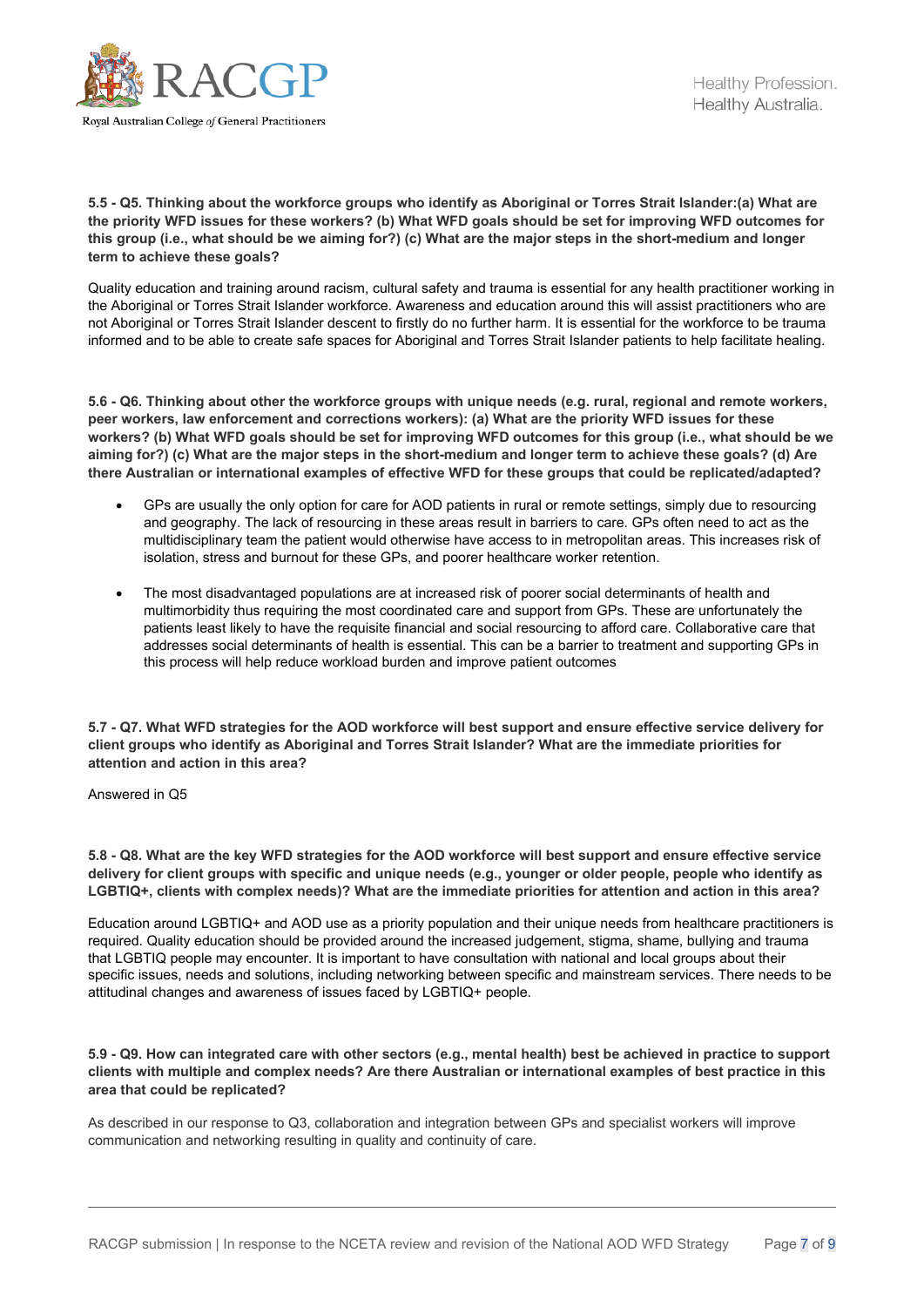

Primary care that integrates with all aspects of healthcare has many benefits at a whole person and population level including greater access to needed services, better quality of care, a great focus on prevention, and early management of health problems. $8,9$  $8,9$  $8,9$ 

Integrated healthcare utilises the support structures that exist around that patient, including the GP, the mental health worker, the aboriginal health worker, social worker etc. This wrap around care supports patients during and after access to AOD and/or mental health services. Integration of the peer/lived experience workforce is also important - an example of a model is the Aboriginal Community Controlled Services owned and run by the community.

GPs can treat most patients with mild or moderate severity SUD and support them with behaviour change and harm minimisation. The general practice setting also provides a non-stigmatising environment from where all a patient's health problems can be treated and managed. Most patients with mild to moderate SUD prefer to be managed by their GP out of a concern regarding the stigmatisation of dedicated services. Patients who misuse AOD experience stigma and judgement regularly, so it is important that patients access support whenever they have developed trust and strong longterm therapeutic relationships.

As GPs see most of the patients with mental health and AOD morbidity, there needs to be greater consideration around how to utilise the general practice workforce more effectively and collaboratively to support patients with multiple and complex needs.

To successfully achieve integrated care:

- *Resource a highly accessible, locally based national AOD/mental-health liaison service:* This service could focus on supporting the work already done in general practice and provide the consultation-liaison support that is needed. This is cost-effective and will benefit independent community based mental health workers, allowing the mental health and AOD sectors to actively collaborate with general practice. Such a collaboration would enable each sector to better understand, learn from each other, and ensure patients remain actively linked with their primary healthcare provider. This a currently wasted opportunity.[10](#page-7-2)
- *No wrong door referral process:* This allows easy access, no matter where someone presents. A person who needs AOD support will get that support wherever they present - to a GP, the emergency department, a psychologist, the police, a rehabilitation centre, etc. All the services know how to access the pathway, so the patient is not passed from one service to another to get the right access point. GPs can work through and actively guide patients to the correct service.

#### **5.10 - Q15. What are the key issues and challenges for professional development (PD) in the AOD workforce? This may include issues related to accessibility, quality, modalities (e.g., supervision, training), content (e.g., priority KSAs) or other matters.**

Education across all disciplines involved in AOD work would assist in networking, increase awareness of services and improve support for GPs and AOD workers alike. These professional networks could discuss cases and promote mentorship/supervision opportunities like AOD connect ECHO platform and the advanced skills pathway of the RACGP's AOD GP Education program.

#### **5.11 - Q16. What WFD strategies will best support AOD services, workers and clients to engage effectively with digital and online service provision? What are the immediate priorities for attention and action in this area?**

• Increase availability of telehealth services. AOD specialist services need to be proactive in providing telehealth services to the regions, encouraging case discussions amongst specialists, including GPs and multidisciplinary

<span id="page-7-0"></span><sup>&</sup>lt;sup>8</sup> Australian Institute of Health and Welfare 2022. [Mental health services in Australia.](https://www.aihw.gov.au/reports/mental-health-services/mental-health-services-in-australia/report-contents/summary-of-mental-health-services-in-australia) AIHW, Australian Government. Viewed 9 February 2022

<sup>9</sup> Stange K 2009[. The Paradox of Primary Care.](https://www.ncbi.nlm.nih.gov/pmc/articles/PMC2713149/) Viewed 9 February 2022.

<span id="page-7-2"></span><span id="page-7-1"></span><sup>10</sup> Australian Institute of Health and Welfare 2022[. Mental health services in Australia.](https://www.aihw.gov.au/reports/mental-health-services/mental-health-services-in-australia/report-contents/summary-of-mental-health-services-in-australia) AIHW, Australian Government. Viewed 9 February 2022